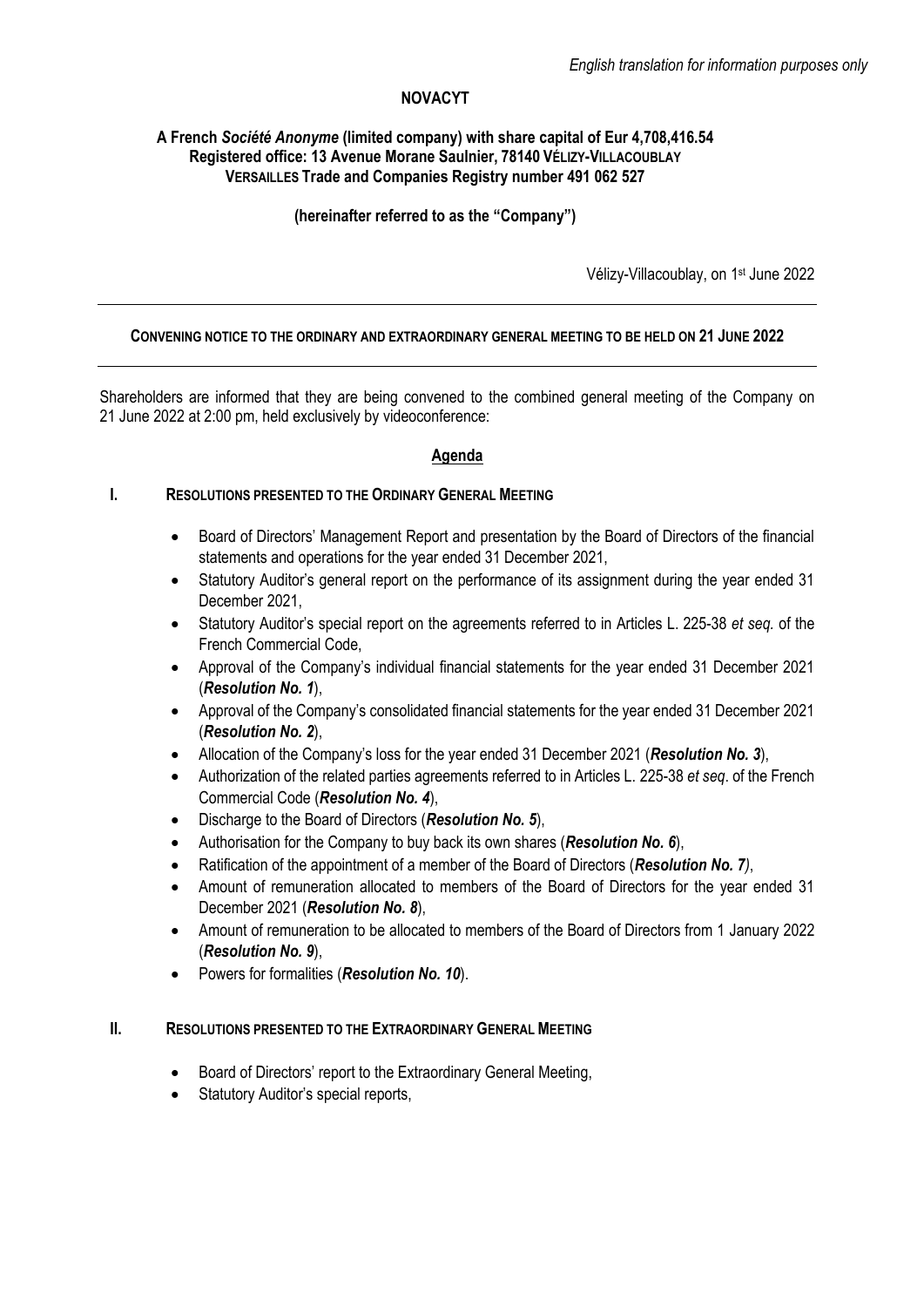- Delegation of authority granted to the Board of Directors for the purpose of allocating free shares, existing or new, for the benefit of employees of the Company and of related companies and corporate officers (*Resolution No. 11)*,
- Delegation of authority granted to the Board of Directors for the purpose of granting options to subscribe for and/or purchase shares of the Company, to corporate officers and employees of the Company or of companies in the group, involving the waiver by shareholders of their preferential subscription right to shares issued following the exercise of subscription options (*Resolution No. 12*),
- Overall limit on delegations relating to free shares and subscription or purchase options (*Resolution No. 13*),
- Delegation of authority to the Board of Directors for the purpose of issuing ordinary shares of the Company and/or transferable securities giving access to the share capital of the Company, with cancellation of shareholders' preferential subscription rights in favour of specific categories of persons (*Resolution No. 14*),
- Delegation of authority to the Board of Directors for the purpose of issuing ordinary shares of the Company and/or transferable securities giving access to the share capital of the Company, with cancellation of shareholders' preferential subscription rights through an offer referred to in Article L411-2 of the Monetary and Financial Code (private placements) (*Resolution No. 15)*,
- Delegation of authority to the Board of Directors for the purpose of issuing ordinary shares and/or transferable securities giving immediate and/or deferred access to the capital of the Company, with cancellation of shareholders' preferential subscription rights and public offerings (*Resolution No. 16*),
- Delegation of authority to the Board of Directors for the purpose of issuing ordinary shares of the Company and/or transferable securities giving access to the share capital of the Company, with preferential subscription rights (*Resolution No. 17)*,
- Authorisation to the Board of Directors, in the event of a capital increase, with or without shareholders' preferential subscription rights, to increase the number of securities to be issued (*Resolution No. 18*),
- Overall ceiling on delegations of authority (*Resolution No. 19*),
- Delegation of authority to the Board of Directors for the purpose of issuing ordinary shares and/or securities giving access to the Company's capital for the benefit of members of a employees' savings plan (*Resolution No. 20*),
- Powers for formalities (*Resolution No. 21*).

The text of resolutions in the notice of meeting published in the Bulletin des Annonces Légales Obligatoires (BALO) on 13 may 2022 (Bulletin n°57) remain unchanged.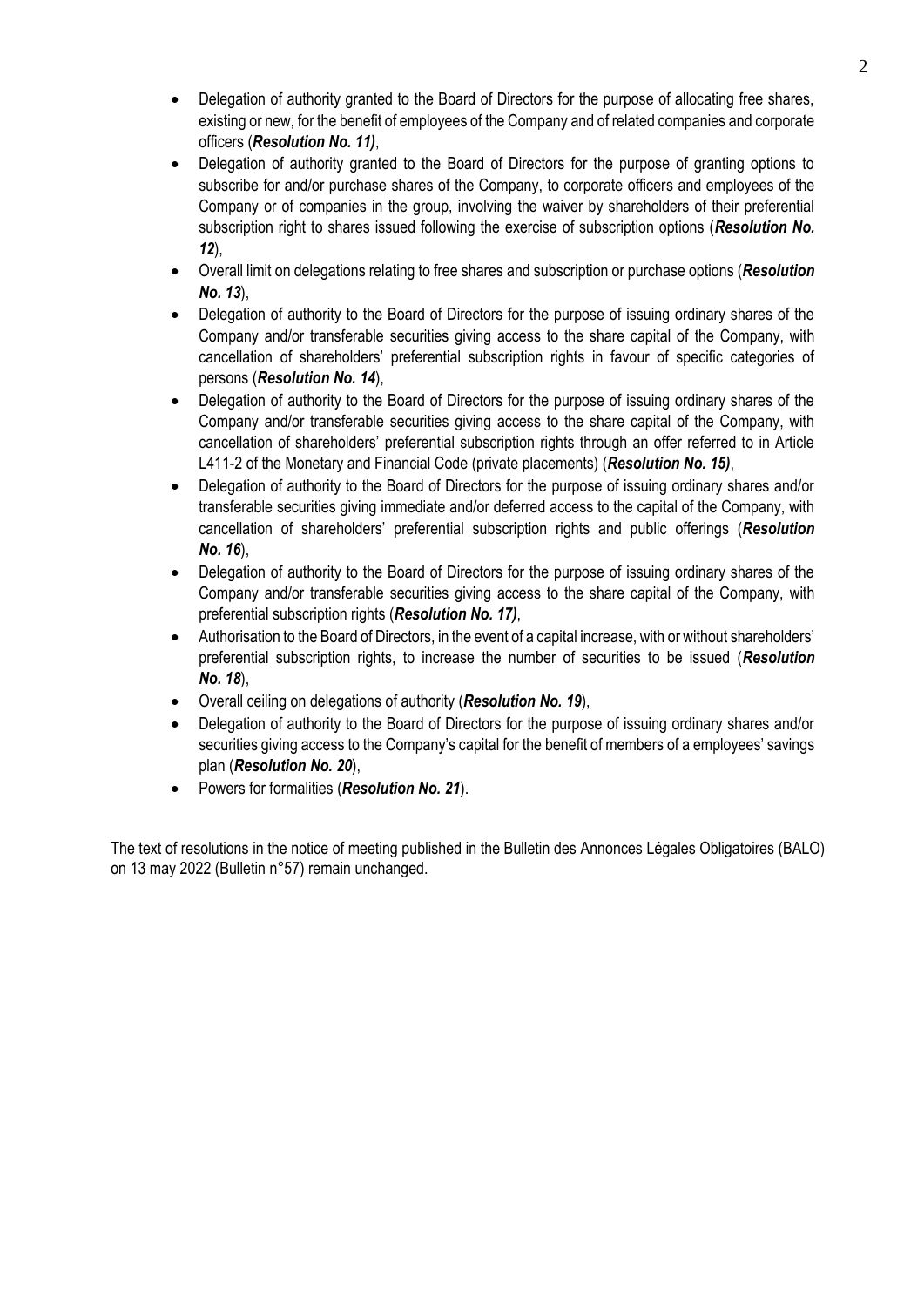#### **Formalities for attending the Meeting**

The Meeting comprises all shareholders regardless of the number of shares they own.

Participation in the General Meeting is confined to shareholders who can prove that their shares are registered in their name or in the name of the intermediary registered on their behalf by the second business day prior to the meeting, **i.e. 17 June 2022 at zero hours, Paris time:**

- either in the registered securities accounts kept by the company, or
- in bearer securities accounts kept by the authorised intermediary.

In accordance with Article 19 of the Company's articles of association, the Meeting will be held exclusively by videoconference.

Shareholders wishing to participate in the Meeting may register and connect to the videoconference via the following https://novacyt.eventcaster.co.uk

In accordance with Article L.225-103-1 of the French Commercial Code, one or more shareholders representing at least 5% of the share capital may object to the exclusive use of videoconferencing or other means of telecommunication that enable shareholders to be identified.

This right of objection shall be exercised within seven days of the publication of this notice of Meeting. Any requests for objection should be sent to the following address: [jeanpierre.crinelli@novacyt.com.](mailto:jeanpierre.crinelli@novacyt.com)

In the event of exercise of this right, the Company will notify the shareholders by simple letter or by e-mail, at the latest forty-eight hours before the Meeting is held, that the Meeting will not be held exclusively by dematerialized means.

In this case, the Meeting will be held at the office of Stance Avocats, 37-39 avenue de Friedland - 75008 Paris. Due to the health context related to the Covid-19 sanitary crisis, the number of shareholders presents will be limited.

#### **"Attendance" at the Meeting through the voting form:**

Shareholders can also vote by choosing one of the following three options:

a) Give proxy to the person of their choice under the conditions of Article L. 225-106 of the French Commercial Code (proxies to third parties), it being specified that, in this case, the proxy must vote by post in respect of this proxy;

b) Send a proxy to the company without indicating the agent (proxy to the chairman);

c) Vote by post.

Shareholders will be able to vote by post or give proxy, using the voting form provided for this purpose, or electronically via the Votaccess secure voting platform.

No later than the twenty-first day prior to the Meeting, the single postal voting or proxy voting form will be posted on the company's website at [www.novacyt.com.](http://www.novacyt.cominterparfums-finance.fr/)

When they receive the meeting notice, bearer shareholders may request the said form in writing to CIC – Service Assemblées Générales – 6 avenue de Provence 75452 Paris Cedex 09, or by email t[o serviceproxy@cic.fr.](mailto:serviceproxy@cic.fr) Requests received no later than six days prior to the date of the Meeting will be granted.

The single postal voting or proxy form must be returned, accompanied for bearer shareholders by their certificate of participation (*"attestation de participation"*).

The postal voting form must be received by CIC – Service Assemblées Générales, either by post to the following address: 6 avenue de Provence 75452 Paris Cedex 09, or by email to the following address: [serviceproxy@cic.fr,](mailto:serviceproxy@cic.fr) **no later than 18 June 2022 included.**

Proxies to a third party are valid if they are received by CIC – Service Assemblées Générales, either by post to the following address: 6 avenue de Provence 75452 Paris Cedex 09, or by email to the following address: [serviceproxy@cic.fr](mailto:serviceproxy@cic.fr), until the third day preceding the date of the Meeting, namely **18 June 2022 at the latest.**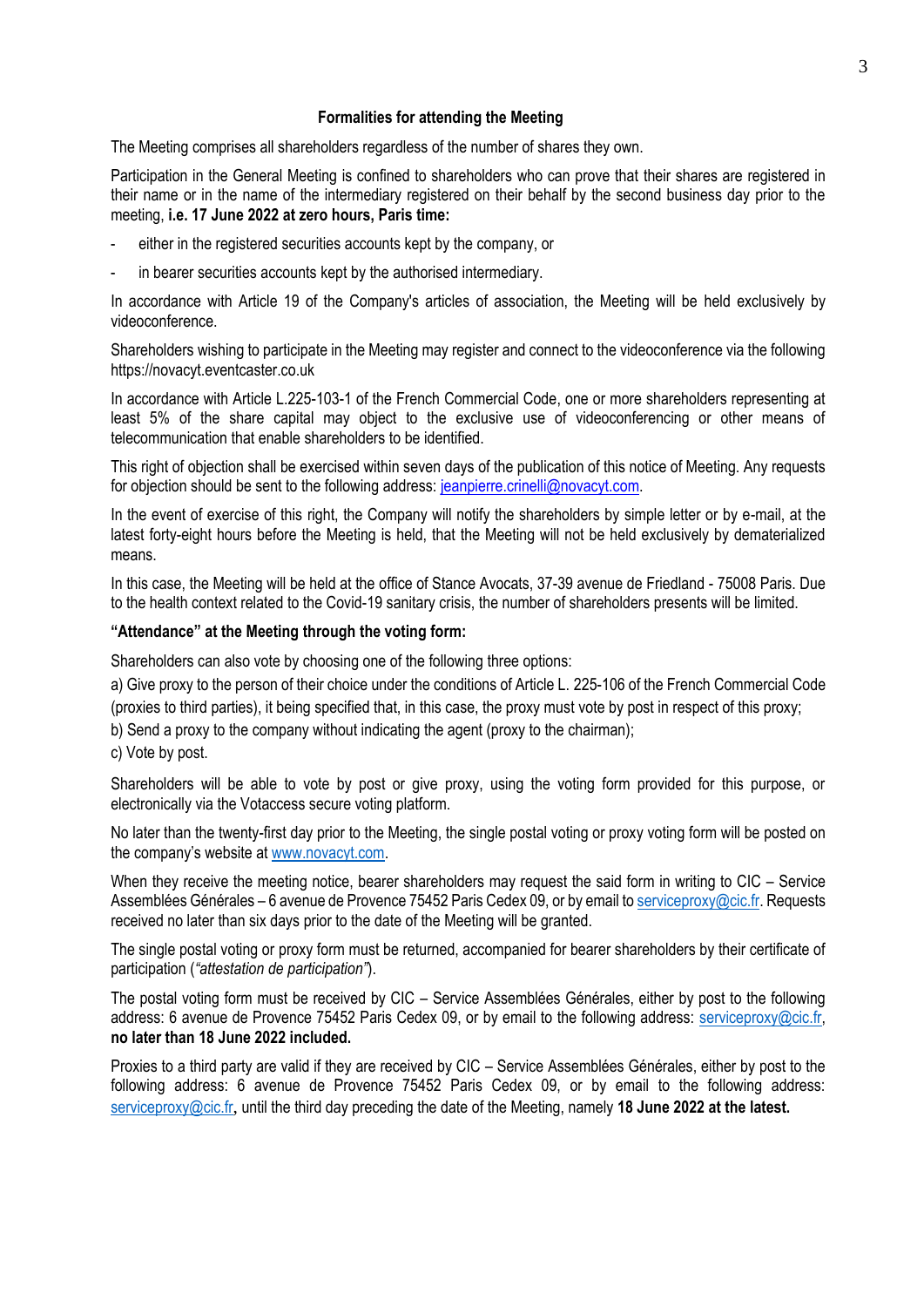Shareholders who have already cast a postal vote, sent a proxy or requested an admission card or a certificate of attendance may choose another method of participation in the Meeting, provided that their instructions to that effect are received within a period compatible with the rules relating to each means of participation. Any previous instructions received will then be cancelled.

### **"Attendance" at the Meeting by electronic means:**

- For registered shareholders: Holders of pure or administered registered shares who wish to vote or give proxy via the Internet may access the VOTACCESS at the following address: [https://www.actionnaire.cic-marketsolutions.eu.](https://www.actionnaire.cic-marketsolutions.eu/)

Pure registered shareholders will be able to log in using their usual identifiers, indicated on the portfolio statement.

Holders of administered registered shares will receive a letter indicating their username and password. Shareholders who no longer have their username and/or password may contact the following telephone number: +33 1 53 48 80 10 or send an email to the following email address: "34318@cic.fr".

After logging in, registered shareholders must follow the instructions given on the screen in order to access the VOTACCESS site and vote or give a proxy.

- For bearer shareholders: Bearer shareholders must determine whether or not their account-keeping institution is connected to the VOTACCESS site and, if so, whether this access is subject to specific conditions of use.

If the shareholder's account-keeping institution is connected to the VOTACCESS site, shareholders must identify themselves on the internet portal of their account-keeping institution using their usual access codes. They must then click on the icon that appears on the line corresponding to their NOVACYT shares and follow the instructions given on the screen in order to access the VOTACCESS site and vote or give a proxy.

The VOTACCESS site will be open **from 1 st June 2022 to 20 June 2022 at 3.00 p.m. Paris time.**

The possibility of voting by Internet before the Meeting will end the day before the Meeting, i.e. **20 June 2022 at 3.00 p.m.** Paris time, it being specified that proxies and proxies to third parties must exceptionally be received no later than 18 June 2022.

However, to avoid possible congestion of the VOTACCESS site, shareholders are advised not to wait until the day before the Meeting to vote.

**Inclusion of items or draft resolutions on the agenda** – Requests by shareholders for the inclusion of items or draft resolutions on the agenda should preferably be sent by email to the following address: jeanpierre.crinelli@novacyt.com (or by registered letter with acknowledgement of receipt sent to the registered office), and be received no later than the twenty-fifth day prior to the date of the Meeting. They may not be sent more than twenty days after the date of this notice.

Requests for the inclusion of items on the agenda must be reasoned.

Requests for the inclusion of draft resolutions must be accompanied by the text of the draft resolutions, together with a brief explanatory statement, if applicable, as well as the information provided for in paragraph 5 of [Article R.](http://www.legifrance.gouv.fr/affichCodeArticle.do;jsessionid=558836EFDA7408B166E2D3E9A3FC2B02.tpdjo03v_3?cidTexte=LEGITEXT000005634379&idArticle=LEGIARTI000006261121&dateTexte=&categorieLien=cid) 225- [83](http://www.legifrance.gouv.fr/affichCodeArticle.do;jsessionid=558836EFDA7408B166E2D3E9A3FC2B02.tpdjo03v_3?cidTexte=LEGITEXT000005634379&idArticle=LEGIARTI000006261121&dateTexte=&categorieLien=cid) of the French Commercial Code if the draft resolution concerns the presentation of a candidate to the Board of Directors.

A certificate of registration (*"attestation d'inscription"*) in an account must also be attached to requests for the inclusion of items or draft resolutions on the agenda in order to prove, as of the date of the request, ownership or representation of the fraction of the capital required in accordance with the provisions of Article R. 225-71 of the French Commercial Code. A new certificate justifying the registration of the shares in the same accounts on the second business day preceding the Meeting at zero hours, Paris time, must be sent to the company.

The text of the draft resolutions presented by the shareholders and the list of items added to the agenda at their request will be posted online without delay on the company's website at [www.novacyt.com.](http://www.novacyt.com/)

**Shareholders' communication rights** – The preparatory documents for the Meeting set out in Article R. 22-10-23 of the French Commercial Code will be posted on the company's website at [www.novacyt.com](http://www.novacyt.com/) no later than the twenty-first day prior to the Meeting. Please note that the full text of the documents intended to be presented to the Meeting, notably in accordance with Articles L. 225-115 and R. 225-83 of the French Commercial Code, will be made available on the company's website at [www.novacyt.com](http://www.novacyt.com/).